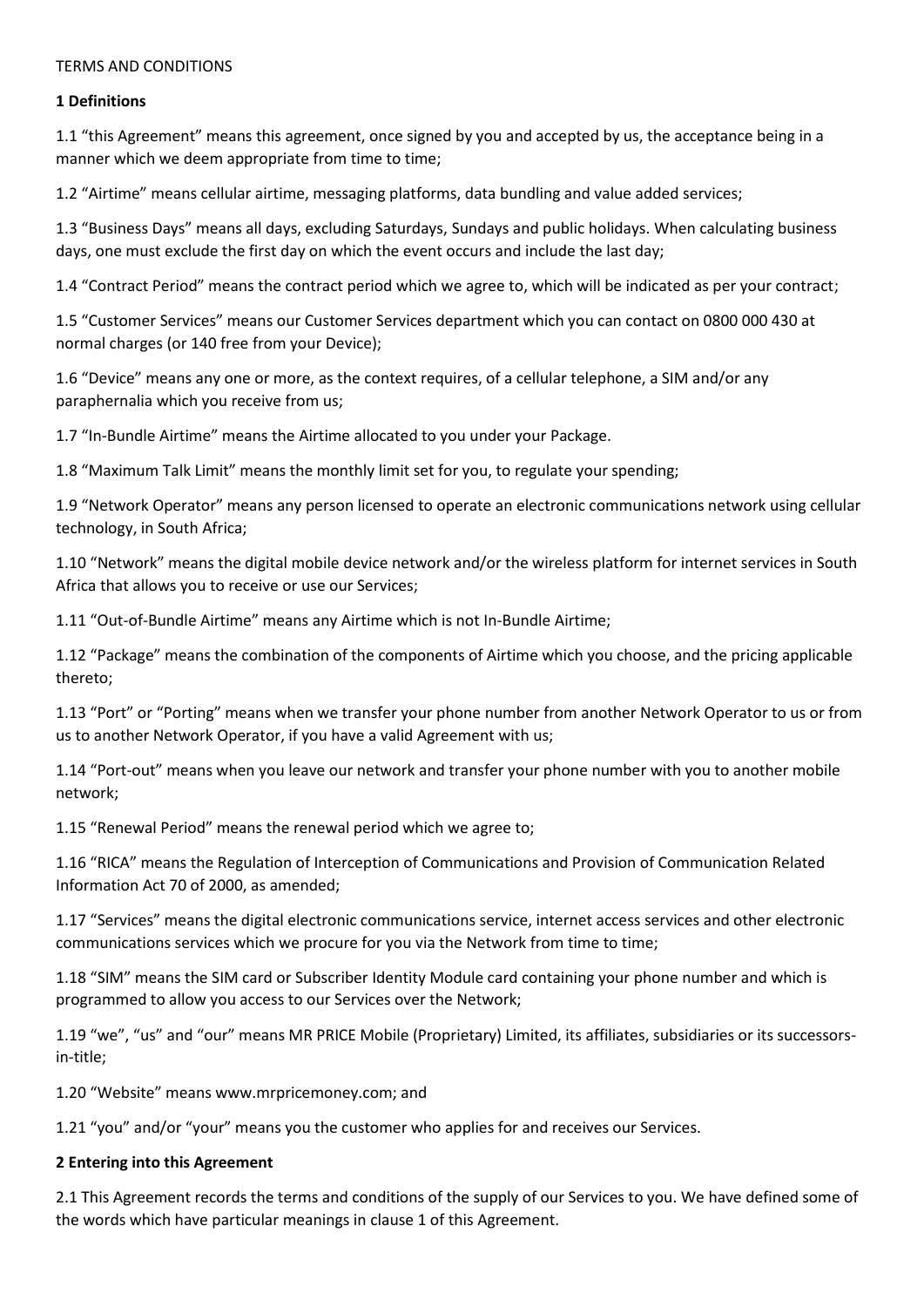2.2 Please ask our representative to explain to you any clauses or definitions you do not understand. If you elect not to do this, we will assume that you understand the provisions contained in this Agreement.

2.3 By Opening the Package delivered to you and/or purchased by you, you will be requesting us to give you access to our Services on the terms of this Agreement. If and when we accept your request, we will connect your SIM to our Services. Our acceptance in this way will result in a binding agreement between us.

2.4 This Agreement is only applicable to South African Citizens.

2.5 You need to be over 18 years old to enter into this agreement.

# **3 Duration and Renewal**

3.1 This Agreement will start when we connect your SIM to our Services and it will then run for the Contract Period.

3.2 If it is not renewed when the Contract Period runs out, then this Agreement will continue indefinitely, but may be cancelled by you or by us by giving one calendar month's written notice.

3.3 If you renew this Agreement then this Agreement will run for the duration of the Renewal Period in question.

3.4 When the Renewal Period expires then, unless you have renewed again, the renewed Agreement will continue indefinitely, but may be cancelled by you or by us by giving one calendar month's written notice.

3.5 We will remind you when the Contract Period or any Renewal Period is close to expiring. We will do this between 40 – 80 Business Days' before the expiry and we will tell you exactly when it will expire, any changes that will apply and your rights pertaining to ending this Agreement or extending it.

3.6 From time to time we may make available to our customers the ability to upgrade their mobile devices and/or their airtime packages. If and when we do this, and provided that you qualify for an upgrade, we will enter into a new Agreement with you to implement your upgrade.

3.7 Delivery of the Products to You. You must accept delivery of any Products yourself and provide copies of the documentation that we request, including a copy of your ID and Proof of Address. We may charge you a delivery fee.

3.8 Please contact Customer Services should you wish to return your Mobile Device. Additional terms and conditions apply to the return of Mobile devices and you may be liable for a fee.

3.9 Any SIM that we provide to you is our property and must be returned on demand. If your SIM is lost, stolen or damaged, you must immediately block the SIM Card and/or request a replacement SIM. This maybe subject to a replacement fee. You will be liable for all charges relating to use of your SIM if it has been lost or stolen until the time that you notify us that you have lost the SIM or that it has been stolen.

# **4 Permission to Market**

4.1 To the extent allowed by all applicable legislation, by agreeing to be provided with marketing information relating to MR PRICE Mobile and the Mr Price Group, during your conversation with the MR PRICE Mobile call centre agent and by ticking the box on the MR PRICE Mobile Contract Application Form, You hereby give MR PRICE Mobile express permission to contact You by telephone, fax, SMS, MMS or email at the contact number/s and/or addresses You provided to MR PRICE Mobile, for the purposes of marketing its products and/or services to You. This permission does not prevent You from opting out of receiving marketing information from MR PRICE Mobile (or opting in again) at any time in the future, and is subject at all times to Your rights and obligations in terms all applicable legislation to register a pre-emptive block

# **5 Your account with us**

5.1 You will be required to pay the fixed monthly subscription as has been agreed to by you during the course of the telephone conversation between you and us which gave rise to this Agreement. This monthly subscription is payable regardless of whether or not your Tab has been paid up, or has a credit balance.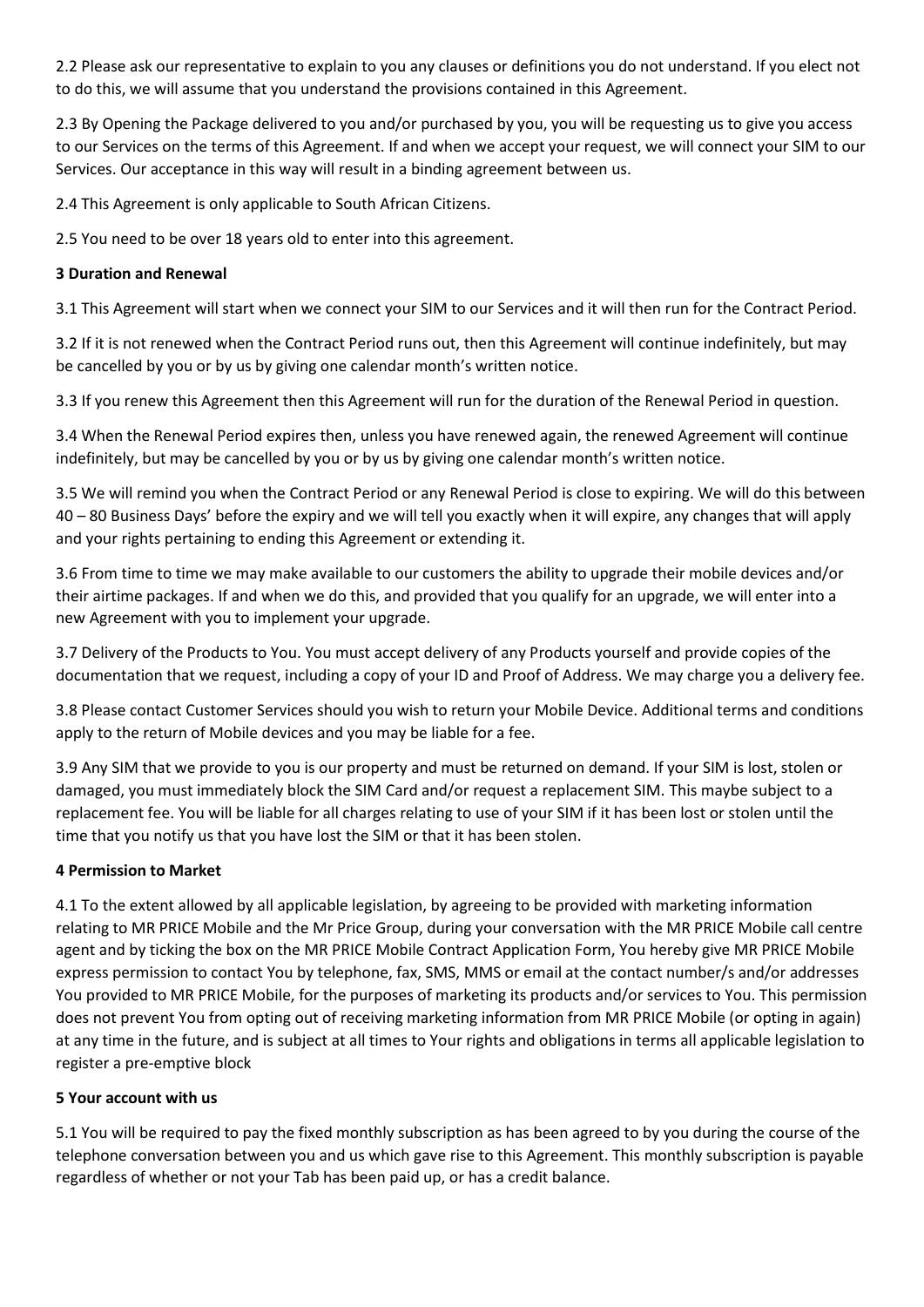5.2 The Package you have chosen will provide to you the pre-determined In-Bundle Airtime as per your package. When you have exhausted your In-Bundle Airtime, you can continue to enjoy our Services by using your allocated bill limit.

5.3 Your bill limit is not guaranteed and should you exceed your allocated bill limit, you will still be liable for the full amount due based on your usage. You accept that we cannot guarantee to implement the Monthly Usage Limit and you remain responsible to pay for all Usage Charges spent on your SIM Card over and above the Monthly Usage Limit regardless whether or not we implement the Monthly Usage Limit.

5.4 Your monthly In-Bundle Airtime will expire after 60 days of the first day of the month in which Airtime is allocated to you each month.

## **6 Our Services**

6.1 We will take all reasonable steps within our control to provide to you our Services in terms of this Agreement.

6.2 Our Services are only available within the range of base stations that make up the Network.

6.3 We cannot always guarantee a fault-free Service. The quality and availability can be affected by factors outside of our control, including, amongst other things, the weather, local physical obstructions, other causes of radio interference, weak signal, features and functionality of your particular Device, extraordinary use of the Services by other customers, and faults in infrastructure provided to us.

6.4 The upgrading, maintenance or other work from time to time on the Network may result in interruptions or unavailability of our Services. Where possible, we will advise you of this in advance.

## **7 Charges**

7.1 We will charge you for telephone calls you make, SMS's and MMS's you send, data you access and content you download at the rates which will be available to you. We will also charge you for connection fees and the other chargeable items as has been agreed to by you during the course of the telephone conversation between you and us which gave rise to this Agreement.

7.2 You will be liable to pay all taxes, including VAT at a rate of 15% associated with the Services and Device which we provide to you.

7.3 The fixed monthly subscription applicable to Packages is charged each month regardless of whether you utilise the Services.

#### **8 Payment of Charges**

8.1 Charges applicable to your In-Bundle Airtime are payable monthly in advance.

8.2 Out-of-Bundle Airtime usage which will be billed for and paid in arrears.

8.3 The use by you of the bill limit (if applicable) must be paid monthly in arrears.

8.4 We will send to you a monthly invoice upon which will be recorded, amongst other pertinent data, the monthly subscription applicable to your In-Bundle Airtime, the amount payable by you by reason of your use of your credit facility (if applicable), and the amount of your Tab.

8.5 The invoice is payable immediately.

8.6 You have 30 calendar days from the date of each invoice that we issue to you to query any amount or detail on that invoice. If you do not raise the query within 30 calendar days then it is assumed you accept the invoice as correct.

# **9 Payment by debit orders**

9.1 You shall pay all amounts due under this Agreement by way of a monthly debit order, which debit order cannot be cancelled without our prior written consent. Your debit order will go off on the agreed upon day of each month.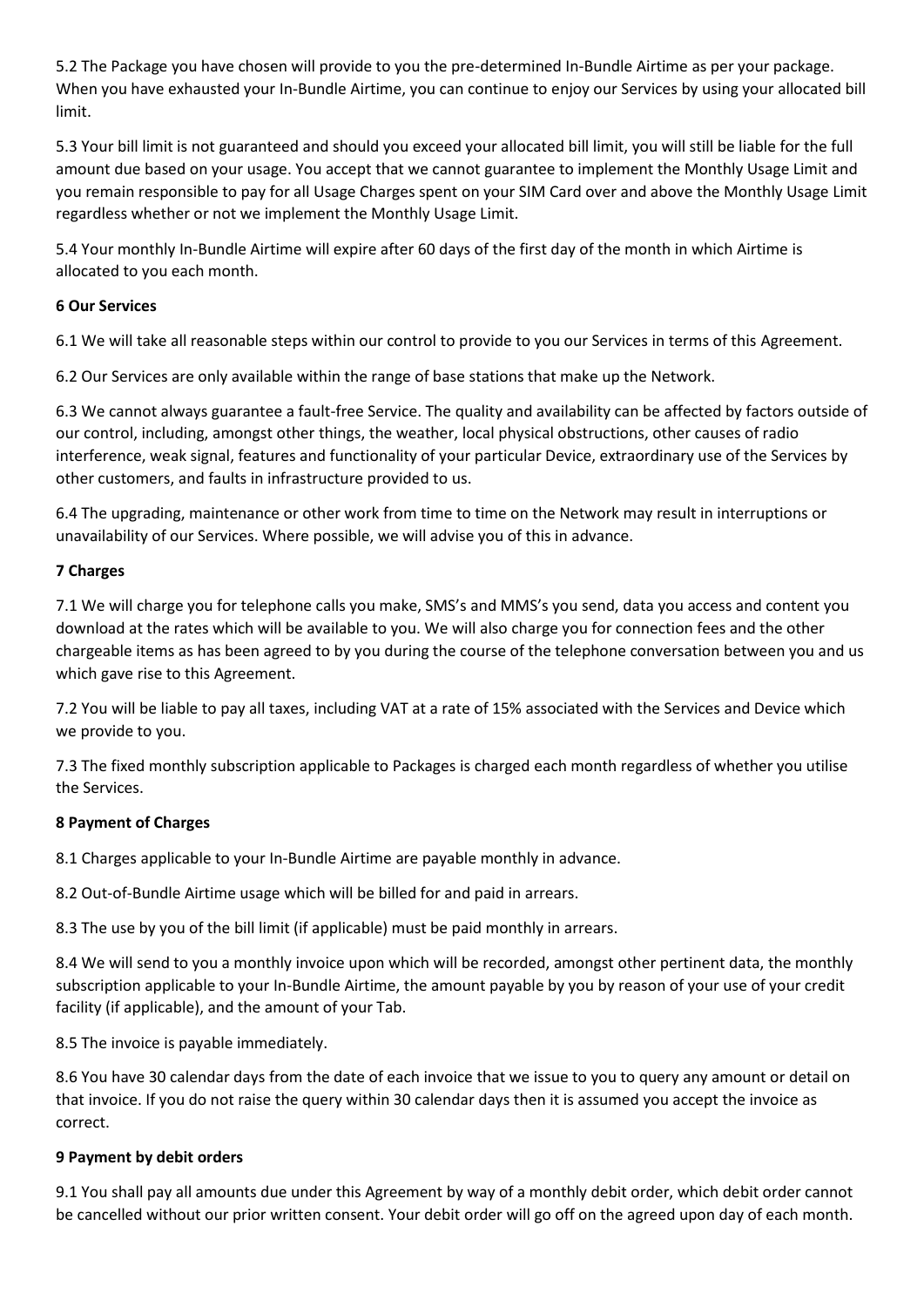9.2 If the date of your debit order falls on a Sunday or public holiday, your debit order will go off on the last business day before the Sunday or public holiday.

9.3 If there are insufficient funds in your bank account to meet the amount due, you hereby authorize us to track your bank account and re-present the debit order instruction for payment as soon as sufficient funds are available in your account.

9.4 Should you decide not to pay by debit order, an administration fee will be charged.

## **10 NAEDO Clause**

10.1 I understand that NAEDO is a National Credit Act initiative. I have read, understood and completed the terms and conditions. I hereby authorise MR PRICE Mobile to deduct from the specified account via the banks NAEDO debit order system the monthly instalment amount or other amount if specified for the chosen course.

## **11 Changes in price**

11.1 We may change the prices which you pay for Services at any time, but the change will, during the Contract Period, be limited to 25% in the case of a change constituting an increase.

11.2 If we change our prices, we will give you at least 60 days' notice.

## **12 Failure to pay your account**

12.1 If you do not pay your account in full and on time you will be in breach of this Agreement and we can stop you using some or all of our Services and can implement the provisions of clause 16.

## **13 Unallocated payments**

13.1 You must use your account number as a reference when making payments.

13.2 Should you make a payment into our bank account and not provide your account number as a reference or provide an incorrect reference number and or insufficient details, we may be unable to allocate the payment to your account.

13.3 We shall attempt to trace the funds and allocate the payment to your account, however if we are unable to do so, the amount will remain in a suspense account and will only be credited to your account if and when you raise a query (within 24 months of payment) and provide adequate proof of payment

#### **14 Breach**

14.1 In the event that you breach a provision of this Agreement and remain in breach after 20 days' notice to remedy the breach, we have the right to:

14.1.1 Enforce this Agreement; and/or terminate this Agreement; and in either case

14.1.3 Claim from you damages which we suffer.

14.1.4 In the event that we must launch legal proceedings against you as a result of your breach, you will be liable for the charges including tracing agent fees and legal fees on an attorney and client scale.

# **15 International Roaming**

15.1 If you use our Services whilst outside of South Africa, you will be considered to be roaming internationally. If you roam internationally additional terms and conditions apply. These terms and conditions can be obtained from Customer Services. In order to activate your international roaming, contact Customer Services.

15.2 When you roam internationally, you will be charged at higher rates for that usage (these rates can be very high). Be aware that the rates are based on what we are charged by Network Operators outside South Africa. You will also be billed for receiving calls. These Network Operators may bill us some time after your return (even months later).

#### **16 Port-out**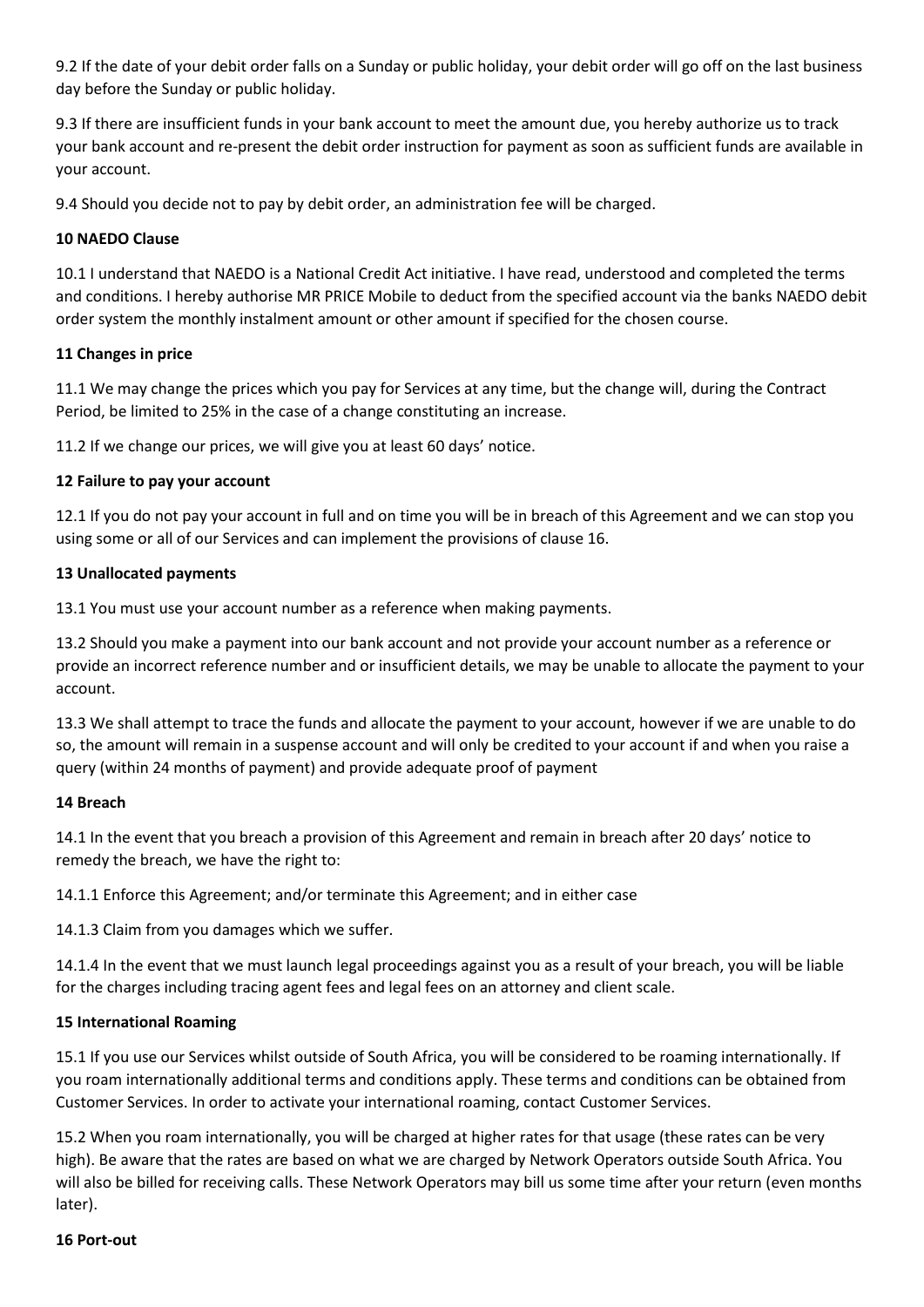16.1 For full details on what is required to Port please consult Customer Services

16.2 When you Port-out to another Network Operator we will send you your final account which must be settled in full immediately. This account will include all outstanding amounts and your full outstanding TAB amount.

## **17 Information and disclosure**

17.1 In entering into this Agreement and providing the Services, we will come into possession of information pertaining to you. Insofar as it is permissible in law, we will hold that information as our own and will be entitled to disclose it to such third parties as we deem appropriate.

17.2 You warrant and guarantee that all information supplied to us is true and correct.

17.3 Should your address, or any other information which you have given to us, change you must inform us of the change immediately.

## **18 Exclusions**

18.1 To the extent permitted by law, we exclude and you waive all liability to you and anyone else for any direct, indirect or consequential loss, costs, expenses or damage, whether in common law, in terms of statute or otherwise arising directly or indirectly from this Agreement.

## **19 Indemnity and waiver**

19.1 You undertake to indemnify us against any loss or damage which any person (including ourselves) may suffer as a result of you directly or indirectly breaching any of your obligations under this Agreement.

19.2 We rely on third party providers to supply our Service. You hereby undertake not to hold any of our third party providers (to the extent permitted by law) liable for damages, losses, costs or expenses, whether direct, indirect or consequential arising from or in connection with any act, omission, neglect or default of a third party provider, or us where this is a result of the third party provider's action or omission, neglect or default.

19.3 We are not liable for any failure or delay in providing any Services, in correcting any fault in any Services, failure or incorrect operation of any Service, or any other delay or default in performance under this Agreement if it is caused by an event reasonably beyond our control, including but not limited to civil insurrection, interruption in electrical supply, accident, act of God, industrial action, a direction of any sort by ICASA, delay, failure or default by any other supplier or Network Operator.

# **20 Cancellation Clause**

20.1 If this Contract is cancelled for any reason, including (but not limited) to circumstances where this contract is cancelled before the end of the initial contract period or a contract renewal period, then you will be required to pay MR PRICE Mobile all amounts which are unpaid and which are payable by you in terms of this Contract up to the date that this Contract ends. This includes, but is not limited to, the charges, the monthly service charges and the usage charges that you have incurred up to and including the date that this contract ends. You will also be required to pay a cancellation charge. This will be in addition to your other payment obligations.

#### **21 Termination**

21.1 You or we may, by providing a calendar month's written notice' of termination, terminate this Agreement at any time, for any reason.

21.2 If you terminate this Agreement other than as a result of our breach, prior to the expiry of the then current Contract Period or Renewal Period, or if we do so for a reason in clause 24.3, then we shall be entitled to recover from you that portion of your Tab which remains outstanding and an amount equivalent to four times your monthly In-Bundle Airtime.

21.3 In addition to clauses 14, 24.1 and 24.2, we will also be entitled to terminate this Agreement if:

21.3.1 you become provisionally sequestrated, or a liquidator or receiver or any other administrator is appointed to your business or assets, or an application for this is made, or if you enter into any arrangement or composition with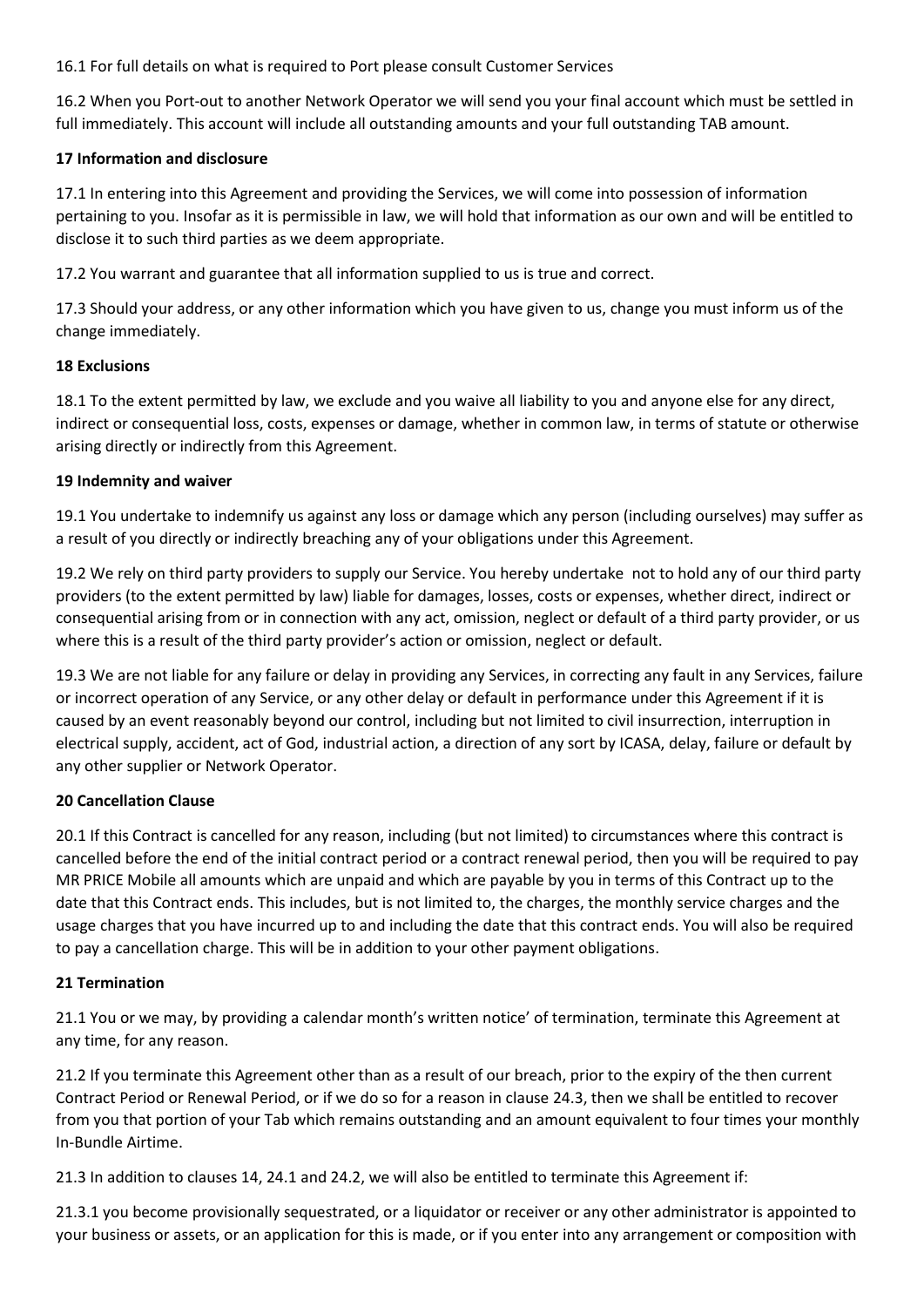your creditors including any act of insolvency as this term is defined in the law, or if a resolution is passed to wind up your business;

21.3.2 Our Network Operator partner no longer makes the Network available to us; and/or

21.3.3 We are ordered by ICASA to do so.

# **22 General**

22.1 We reserve the right to change the terms and conditions in this agreement with 60 days' notice to you.

22.2 Any concession or extra time we allow you doesn't affect our rights under this Agreement.

22.3 You agree that this Agreement will be interpreted and governed according to the laws of South Africa.

22.4 You choose the personal address for yourself set forth on page 1 of this Agreement where you will accept service of all notices and court process from us.

22.5 Notwithstanding anything to the contrary, a written notice actually received by you will be adequate written notice.

22.6 You acknowledge that in entering into this Agreement, you have not relied on any promises, representations or other statements made by us or on our behalf.

22.7 You release us and each of our officers, agents and advisors from all claims, actions, and demands of any kind (including carelessness) arising from our relationship in terms of this Agreement and from discussions leading to it.

22.8 In order to enjoy the use of our Services it is a requirement that you acknowledge and accept that you will have to register with us in terms of RICA.

22.9 If any term of this Agreement is found to be invalid or unenforceable, that term will be removed and the invalid or unenforceable term will not affect the validity of the remainder of this Agreement, which will remain effective.

22.10 You cannot transfer to anyone else, without our consent, your Device, your SIM or you're Tab. Nor may you, transfer, cede or assign any of your rights and responsibilities under this Agreement. We can transfer, cede or assign any of our rights and obligations at any time.

22.11 If we have concluded this Agreement with you through direct marketing you may terminate the Agreement, in writing, within 5 Business Days' after the later of the date on which the Agreement was concluded or on which the Device was delivered to you. You will be liable for reasonable costs incurred by us and any damages to the mobile devices, SIM card and packaging

22.12 In the event of a customer cancelling their contract during the duration of the agreed period or after the contract term, the SIM card will convert to a Prepaid SIM card.

22.12.1 Prepaid churn; should you fail to actively use your Prepaid SIM for 3 consecutive months, we reserve the right to: permanently deactivate your line and forfeit any associated value-added services or rewards.

22.13 You have agreed to order & have received your new MR PRICE Mobile SIM card on the XXX SIM Only Top Up package. Please note that you will be billed for this package from the date of activation so please make sure you insert your new MR PRICE Mobile SIM into your phone to receive your airtime.

Your monthly subscription will be charged to your MR PRICE Money store card. Your first payment may include two full subscriptions, dependent on the date of your activation.

For example if your new MR PRICE Mobile SIM is activated on the 6th of the month you will receive the full XXX and be charged for that XXX. Thereafter on the 8th, you will receive your monthly airtime of XXX again and be charged accordingly. You will be billed on the 8th of every month, please ensure that you have sufficient funds in your account, failing which the airtime won't be loaded to you SIM.

You will have 30 days from the time you receive the airtime to use it before it expires. We have a great self-help tool where you are able to, check balances, buy airtime all by just dialling \*140#. You have a standard R300 airtime limit